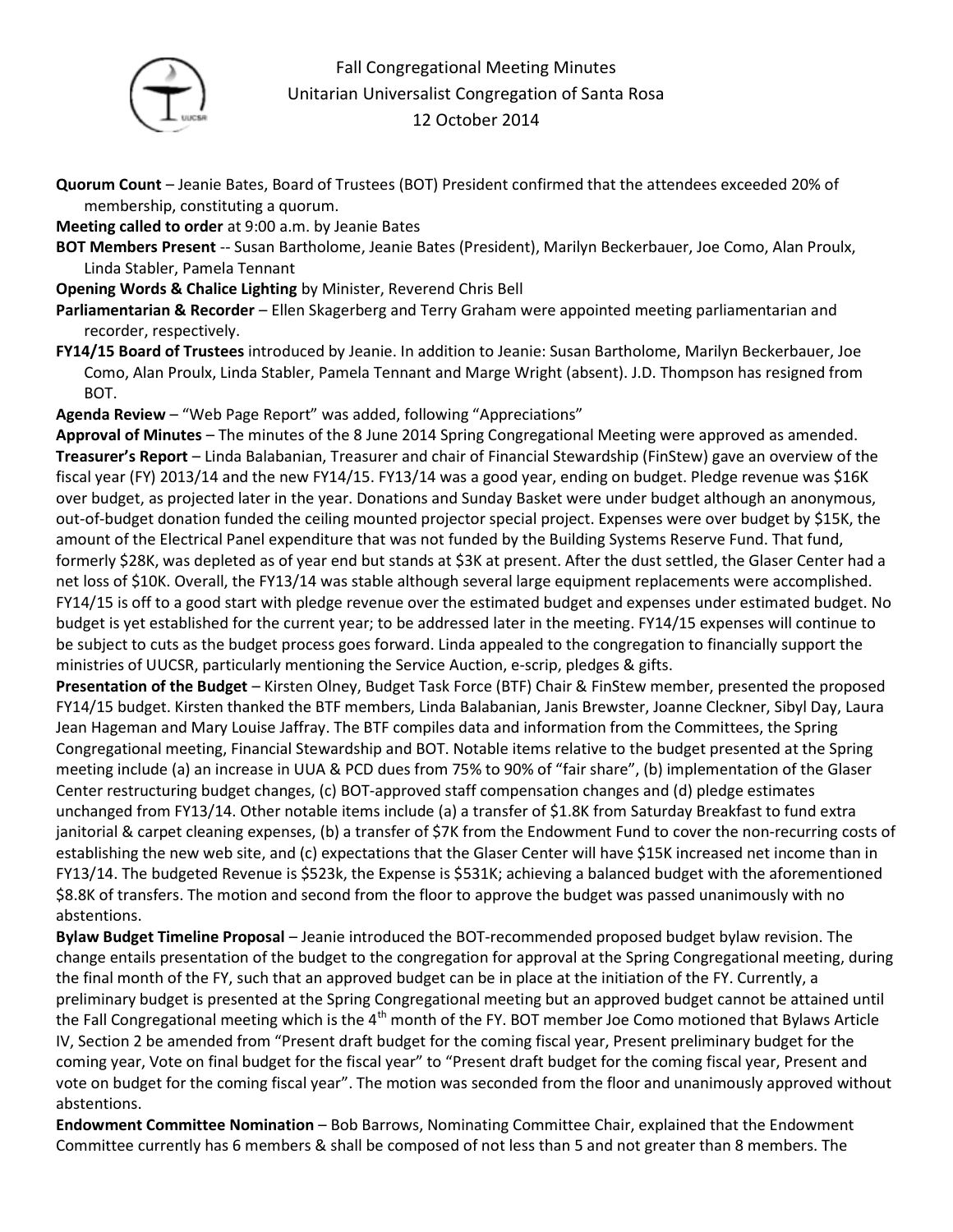Nominating Committee nominated Diana Breslich for Endowment Committee membership. A motion and second from the floor to approve Diana passed unanimously without abstentions.

**Advocates for Social Justice (A4SJ) Officer and Steering Committee Approval** – Linda Harlow, A4SJ Chair, submitted the following candidates for officers for approval: Chair, Linda Harlow; Secretary, Phyllis Clement; Treasurer, Lynn Ripenhoff and the following nominees for steering committee approval: Phyllis Fitzgerald, Mary Louise Jaffray & John Jaffray, Cassandra Lista, Becky Montgomery and Pat Warner. A motion and second from the floor to approve all nominees passed unanimously without abstentions.

**General Assembly (GA) Delegate Report** – Jan Ogren and father, Ken Ogren provided an entertaining & informative pictorial power-point report of their attendance at the UU GA meeting in Providence, Rhode Island, 25-29 June 2014 which had the theme, "Love Reaches Out". Colorful displays of banners, building rappelling, services/music, and a waterfire event were presented. A vote on the study/action issue was taken by the GA to determine which issue will be central for 4 years. The Assembly selected "Escalating Inequality" which finished second amongst the 5 choices voted on at the UUSCR Winter Congregational Meeting. Jan & Ken encouraged UUCSR to increase the UUA funding for FY14/15 from 90% to 100%, Further, they launched the idea of a caravan from Santa Rosa to Portland, OR for the 2015 GA. **Homeless Service Action Group** – Sarah Jones, together with Joy Derry, John Jaffray, Judy Meyer, Ellen O'Hare and Judy Wismer have worked toward UUCSR joining the Redwood Gospel Mission's Nomadic Shelter (NS) program. They have distributed congregational surveys, conducted an educational program including an article in the October Newsletter, conducted 3 informational forums for the congregation and interfaced with A4SJ, Operations, and FinStew & BOT to determine & resolve concerns. Bedding will be provided by NS. UUCSR will host 4-nights per winter, screened homeless to be delivered to UUCSR at 6 p.m., staying until 7 a.m. The 4-nights will not interfere with scheduled events. Two UUCSR volunteers will stay overnight with 2 staff members from NS; an option to prepare & share a meal would require UUCSR 10 volunteers. UUCSR volunteers will be trained by NS. A motion and second from the floor that UUCSR join the Redwood Gospel Mission's Nomadic Shelter (NS) program was approved with 1 "nay" and 3 abstentions.

**Glaser Center Committee (GCC) Report** – Mary Louise Jaffray reported that the GCC, reporting to BOT, has accepted the responsibility of helping to ensure the efficient management of the GC rentals & events. This time of transition has provided an opportunity to look anew at the GC. Priorities are being established to allocate building space/schedule; congregational programs having highest priority. Janis Brewster is the rental POC & schedule manager. In addition to setting priorities, staff training, rental rates, policies & procedures are being established. There are scheduled events that will go forward including the first of two Showcase Concerts, 25 October. In addition to Mary Louise, the GCC consists of Joe Como, Elizabeth Marrs, Ted Miller, & J.D. Thompson with Barrie Noe joining the group soon.

**BOT FY14/15 Goal Groups** – Jeanie introduced the BOT goal group members. The Facilities/Infrastructure group consists of Joe Como & Pamela Tennant. The pair will solicit capital addition ideas from the congregation. The existing list includes building security, social hour noise reduction, solar panel & "greening" of the facility, painting sanctuary walls, new carpeting of the Green Room and restroom counter replacement. The Community Support & Communication group consists of Susan Bartholome, Jeanie Bates & Marge Wright. The group will be emphasizing website development, Committee/BOT liaisons, encouraging congregational participation at BOT meetings, "talk to a Board member" table, the annual Activities Fair, leadership development, parents & children, and investigation of a potential campus ministry. The Vision-Planning group consists of Marilyn Beckerbauer, Reverend Chris Bell, Alan Proulx & Linda Stabler. Alan discussed the long range planning aspects of this embryonic group.

**Appreciations** -- Susan Bartholome recognized contributions of time, energy, and leadership which have notably contributed to the vitality of the congregation. Recognized were both Susan Dickey, a major contributor to the Religious Education and the "Women Together" programs and Bob & Monica Anderson, major contributors behind the Saturday Breakfast program.

**Website Report** – Eric Skagerberg, Communications Team Chair, demonstrated "live", some of the features of the new UUCSR website. The site is being launched & will permit real-time updates by designated Committee & staff individuals to help ensure that the site attains & remains relevant. Training for content contributors is planned for the  $3^{rd}$  week of November. The site will provide for "members only" access to the member directories & selected items. In addition to Eric, the Communication team consists of Laura Jean Hageman, Andrew Hidas, Sybil Hunt, Mary Louise Jaffray, Ted Miller and AnnaLisa Wiley. Including Eric, the Website Technical team consists of Scott Doty, Sean Freese, Nicole Hatley, Joe McCarty and Peter Wilson.